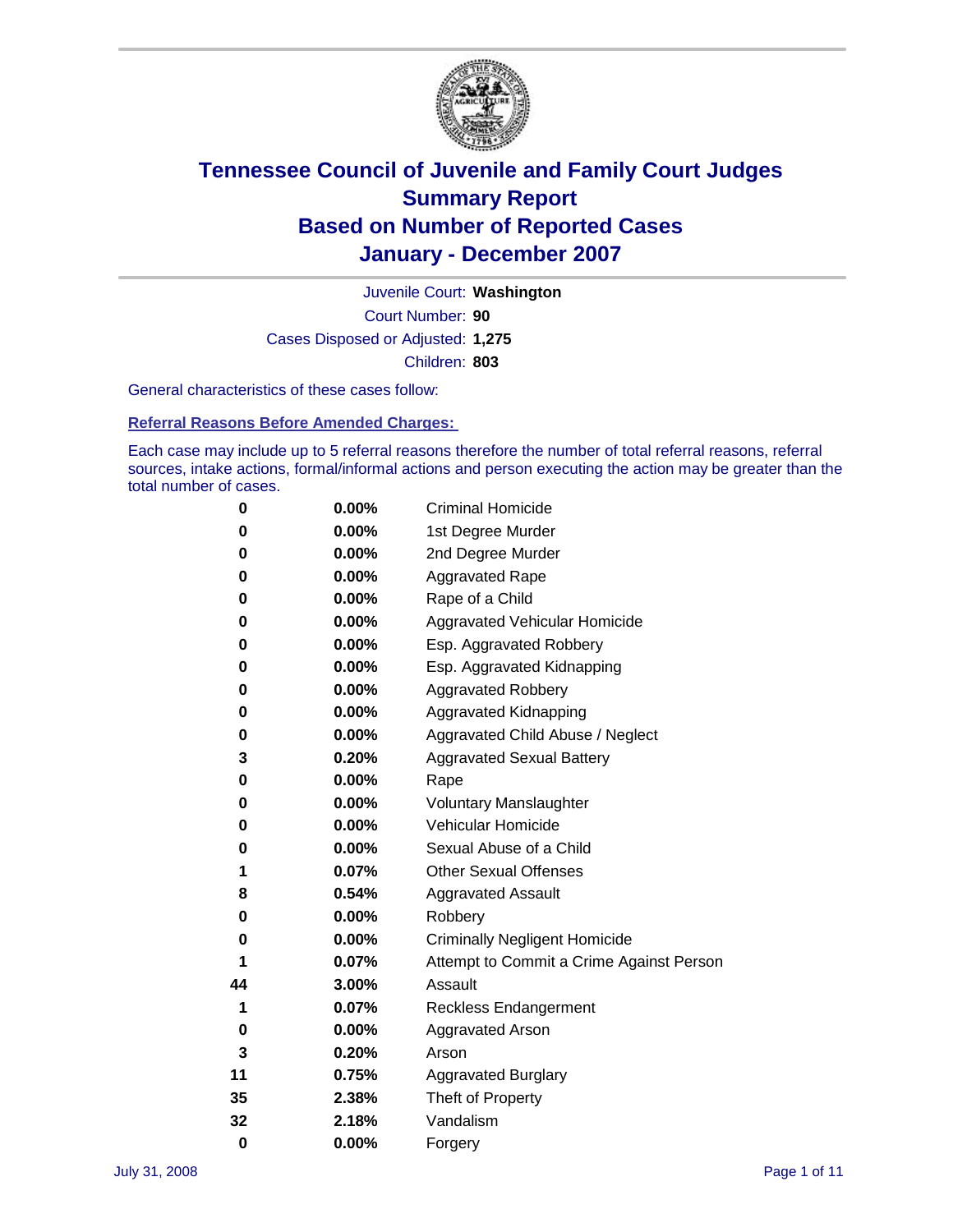

Court Number: **90** Juvenile Court: **Washington** Cases Disposed or Adjusted: **1,275** Children: **803**

#### **Referral Reasons Before Amended Charges:**

Each case may include up to 5 referral reasons therefore the number of total referral reasons, referral sources, intake actions, formal/informal actions and person executing the action may be greater than the total number of cases.

| 0            | 0.00% | <b>Worthless Checks</b>                                     |
|--------------|-------|-------------------------------------------------------------|
| 0            | 0.00% | Illegal Possession / Fraudulent Use of Credit / Debit Cards |
| 24           | 1.63% | <b>Burglary</b>                                             |
| 0            | 0.00% | Unauthorized Use of a Vehicle                               |
| 0            | 0.00% | <b>Cruelty to Animals</b>                                   |
| 0            | 0.00% | Sale of Controlled Substances                               |
| 46           | 3.13% | <b>Other Drug Offenses</b>                                  |
| 0            | 0.00% | <b>Possession of Controlled Substances</b>                  |
| 0            | 0.00% | <b>Criminal Attempt</b>                                     |
| 4            | 0.27% | Carrying Weapons on School Property                         |
| 3            | 0.20% | Unlawful Carrying / Possession of a Weapon                  |
| 4            | 0.27% | <b>Evading Arrest</b>                                       |
| 0            | 0.00% | Escape                                                      |
| 2            | 0.14% | Driving Under Influence (DUI)                               |
| 34           | 2.31% | Possession / Consumption of Alcohol                         |
| $\mathbf{2}$ | 0.14% | Resisting Stop, Frisk, Halt, Arrest or Search               |
| 0            | 0.00% | <b>Aggravated Criminal Trespass</b>                         |
| $\mathbf{2}$ | 0.14% | Harassment                                                  |
| 9            | 0.61% | Failure to Appear                                           |
| 4            | 0.27% | Filing a False Police Report                                |
| 1            | 0.07% | Criminal Impersonation                                      |
| 5            | 0.34% | <b>Disorderly Conduct</b>                                   |
| 3            | 0.20% | <b>Criminal Trespass</b>                                    |
| 9            | 0.61% | <b>Public Intoxication</b>                                  |
| 0            | 0.00% | Gambling                                                    |
| 97           | 6.60% | Traffic                                                     |
| 0            | 0.00% | Local Ordinances                                            |
| 3            | 0.20% | Violation of Wildlife Regulations                           |
| 1            | 0.07% | Contempt of Court                                           |
| 61           | 4.15% | Violation of Probation                                      |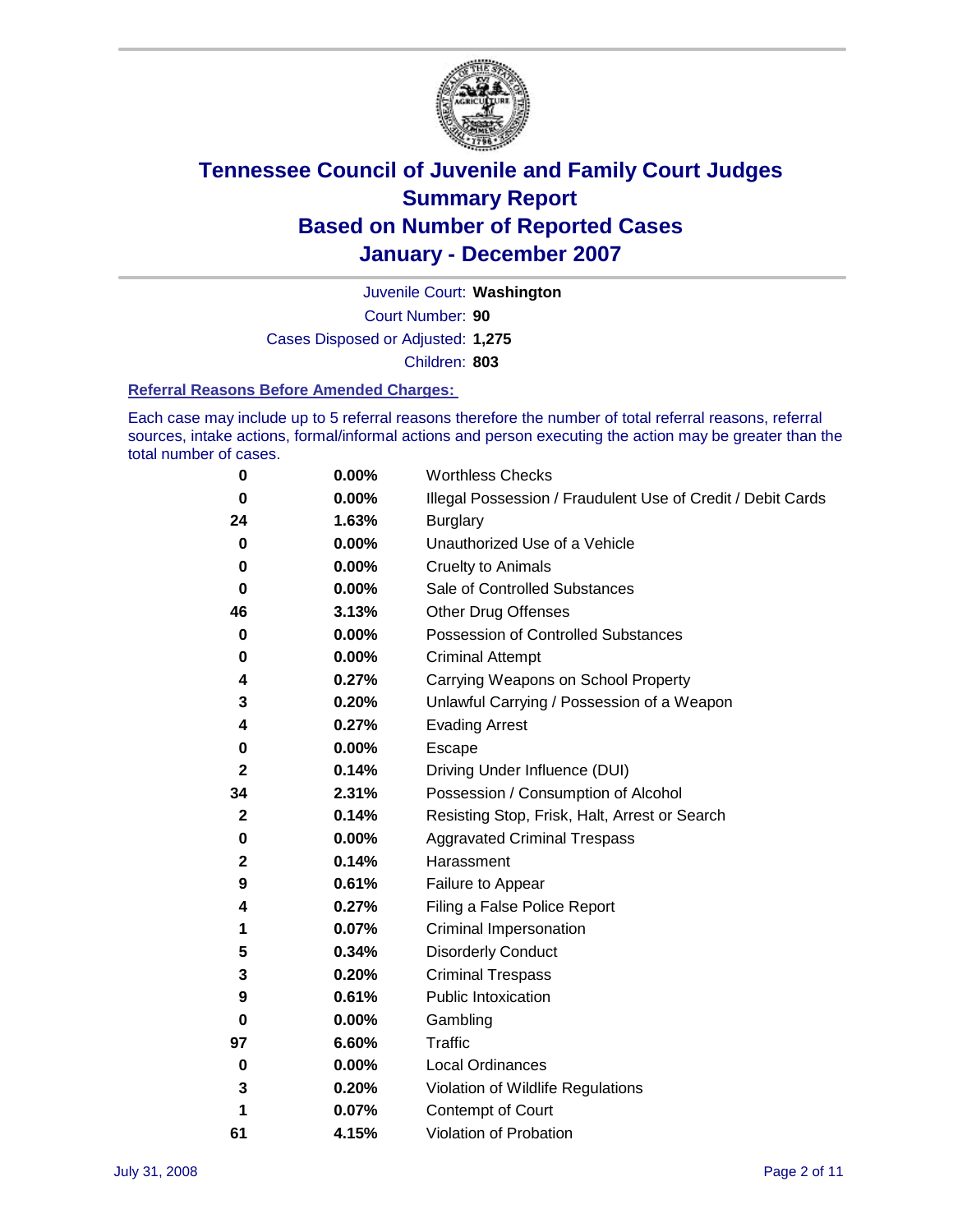

Court Number: **90** Juvenile Court: **Washington** Cases Disposed or Adjusted: **1,275** Children: **803**

#### **Referral Reasons Before Amended Charges:**

Each case may include up to 5 referral reasons therefore the number of total referral reasons, referral sources, intake actions, formal/informal actions and person executing the action may be greater than the total number of cases.

| 1           | 0.07%    | Violation of Aftercare                 |
|-------------|----------|----------------------------------------|
| 17          | 1.16%    | <b>Unruly Behavior</b>                 |
| 64          | 4.36%    | Truancy                                |
| 12          | 0.82%    | In-State Runaway                       |
| 0           | 0.00%    | Out-of-State Runaway                   |
| 52          | 3.54%    | Possession of Tobacco Products         |
| 1           | 0.07%    | Violation of a Valid Court Order       |
| 9           | 0.61%    | Violation of Curfew                    |
| 0           | 0.00%    | <b>Sexually Abused Child</b>           |
| 0           | 0.00%    | <b>Physically Abused Child</b>         |
| 60          | 4.08%    | Dependency / Neglect                   |
| 15          | 1.02%    | <b>Termination of Parental Rights</b>  |
| 28          | 1.91%    | <b>Violation of Pretrial Diversion</b> |
| $\mathbf 2$ | 0.14%    | Violation of Informal Adjustment       |
| 542         | 36.90%   | <b>Judicial Review</b>                 |
| 0           | $0.00\%$ | <b>Administrative Review</b>           |
| 0           | $0.00\%$ | <b>Foster Care Review</b>              |
| 92          | 6.26%    | Custody                                |
| 29          | 1.97%    | Visitation                             |
| 18          | 1.23%    | Paternity / Legitimation               |
| 7           | 0.48%    | <b>Child Support</b>                   |
| 0           | 0.00%    | <b>Request for Medical Treatment</b>   |
| 0           | 0.00%    | <b>Consent to Marry</b>                |
| 67          | 4.56%    | Other                                  |
| 1,469       | 100.00%  | <b>Total Referrals</b>                 |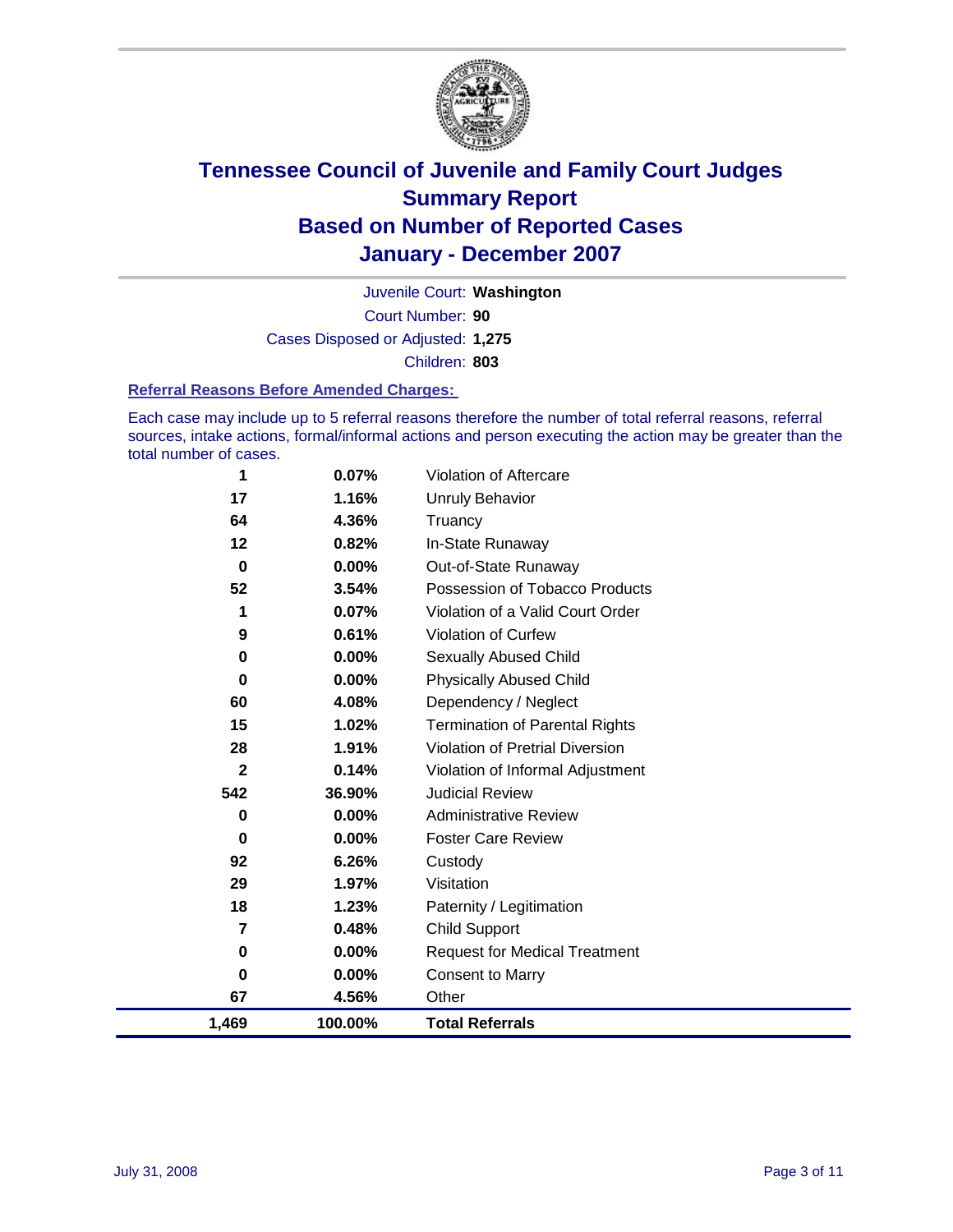

Court Number: **90** Juvenile Court: **Washington** Cases Disposed or Adjusted: **1,275** Children: **803**

### **Referral Sources: 1**

| 1,469 | 100.00% | <b>Total Referral Sources</b>     |
|-------|---------|-----------------------------------|
| 73    | 4.97%   | Other                             |
| 0     | 0.00%   | Unknown                           |
| 0     | 0.00%   | Hospital                          |
| 1     | 0.07%   | Child & Parent                    |
| 14    | 0.95%   | Victim                            |
| 56    | 3.81%   | <b>Other Court</b>                |
| 0     | 0.00%   | Social Agency                     |
| 510   | 34.72%  | <b>Court Staff</b>                |
| 0     | 0.00%   | <b>District Attorney's Office</b> |
| 3     | 0.20%   | <b>Other State Department</b>     |
| 119   | 8.10%   | <b>DCS</b>                        |
| 0     | 0.00%   | <b>CSA</b>                        |
| 121   | 8.24%   | School                            |
| 6     | 0.41%   | Self                              |
| 62    | 4.22%   | Relatives                         |
| 130   | 8.85%   | Parents                           |
| 374   | 25.46%  | Law Enforcement                   |
|       |         |                                   |

### **Age of Child at Referral: 2**

| 803              | 100.00%  | <b>Total Child Count</b> |  |
|------------------|----------|--------------------------|--|
| 0                | $0.00\%$ | Unknown / Not Reported   |  |
| $\boldsymbol{4}$ | 0.50%    | Ages 19 and Over         |  |
| 240              | 29.89%   | Ages 17 through 18       |  |
| 262              | 32.63%   | Ages 15 through 16       |  |
| 88               | 10.96%   | Ages 13 through 14       |  |
| 27               | 3.36%    | Ages 11 through 12       |  |
| 182              | 22.67%   | Ages 10 and Under        |  |
|                  |          |                          |  |

<sup>1</sup> If different than number of Referral Reasons (1469), verify accuracy of your court's data.

<sup>2</sup> One child could be counted in multiple categories, verify accuracy of your court's data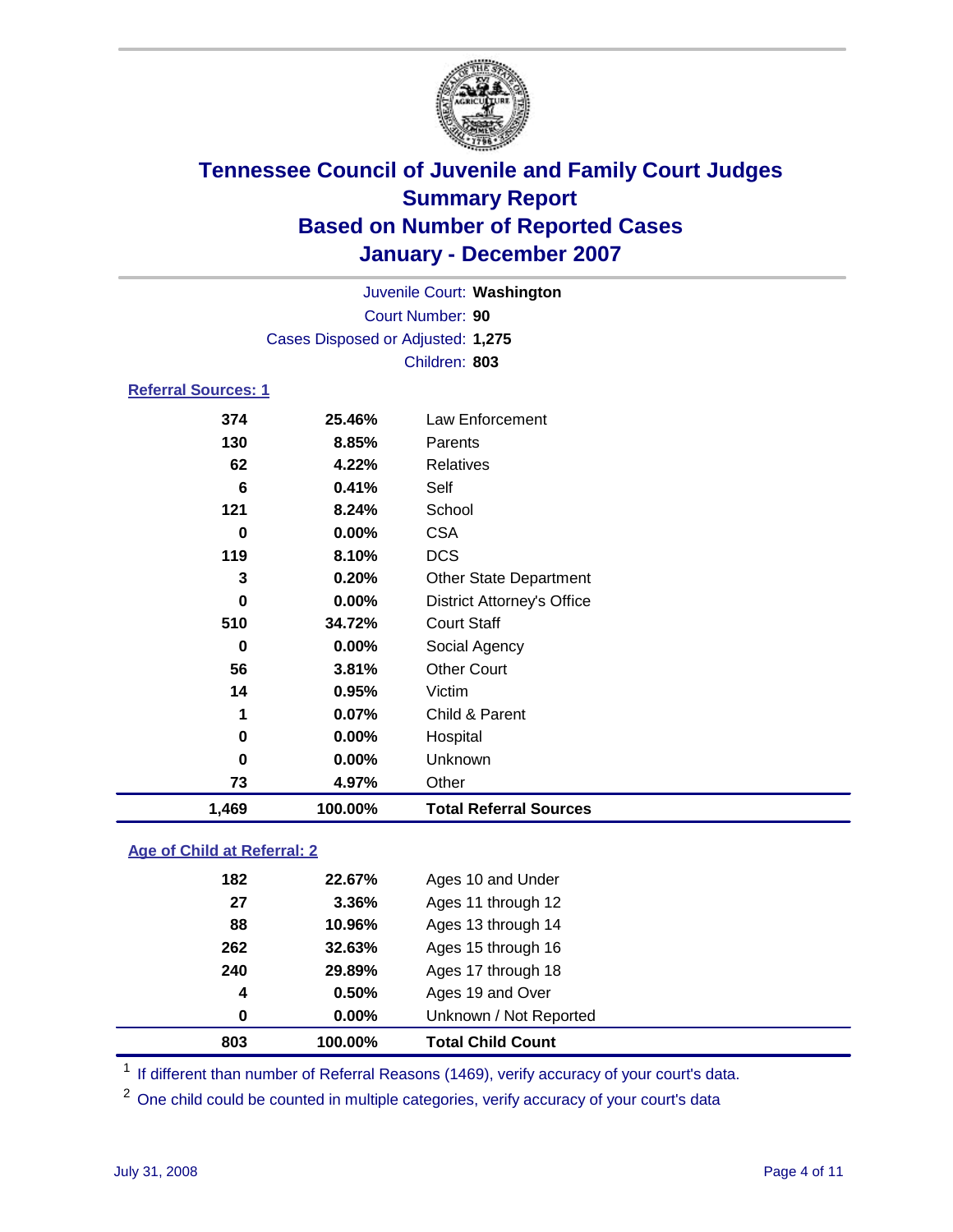

| Juvenile Court: Washington                 |                                   |                          |  |  |  |
|--------------------------------------------|-----------------------------------|--------------------------|--|--|--|
|                                            | Court Number: 90                  |                          |  |  |  |
|                                            | Cases Disposed or Adjusted: 1,275 |                          |  |  |  |
|                                            |                                   | Children: 803            |  |  |  |
| Sex of Child: 1                            |                                   |                          |  |  |  |
| 473                                        | 58.90%                            | Male                     |  |  |  |
| 306                                        | 38.11%                            | Female                   |  |  |  |
| 24                                         | 2.99%                             | Unknown                  |  |  |  |
| 803                                        | 100.00%                           | <b>Total Child Count</b> |  |  |  |
| Race of Child: 1                           |                                   |                          |  |  |  |
| 676                                        | 84.18%                            | White                    |  |  |  |
| 11                                         | 1.37%                             | African American         |  |  |  |
| Native American<br>$\bf{0}$<br>0.00%       |                                   |                          |  |  |  |
| 0.00%<br>Asian<br>$\mathbf 0$              |                                   |                          |  |  |  |
| $\overline{7}$                             | 0.87%                             | Mixed                    |  |  |  |
| 109                                        | 13.57%                            | Unknown                  |  |  |  |
| 803                                        | 100.00%                           | <b>Total Child Count</b> |  |  |  |
| <b>Hispanic Origin: 1</b>                  |                                   |                          |  |  |  |
| 9                                          | 1.12%                             | Yes                      |  |  |  |
| 690                                        | 85.93%                            | <b>No</b>                |  |  |  |
| 104                                        | 12.95%                            | Unknown                  |  |  |  |
| 100.00%<br><b>Total Child Count</b><br>803 |                                   |                          |  |  |  |
| <b>School Enrollment of Children: 1</b>    |                                   |                          |  |  |  |
| 351                                        | 43.71%                            | Yes                      |  |  |  |
| 90                                         | 11.21%                            | <b>No</b>                |  |  |  |
| 362                                        | 45.08%                            | Unknown                  |  |  |  |
| 803<br><b>Total Child Count</b><br>100.00% |                                   |                          |  |  |  |

One child could be counted in multiple categories, verify accuracy of your court's data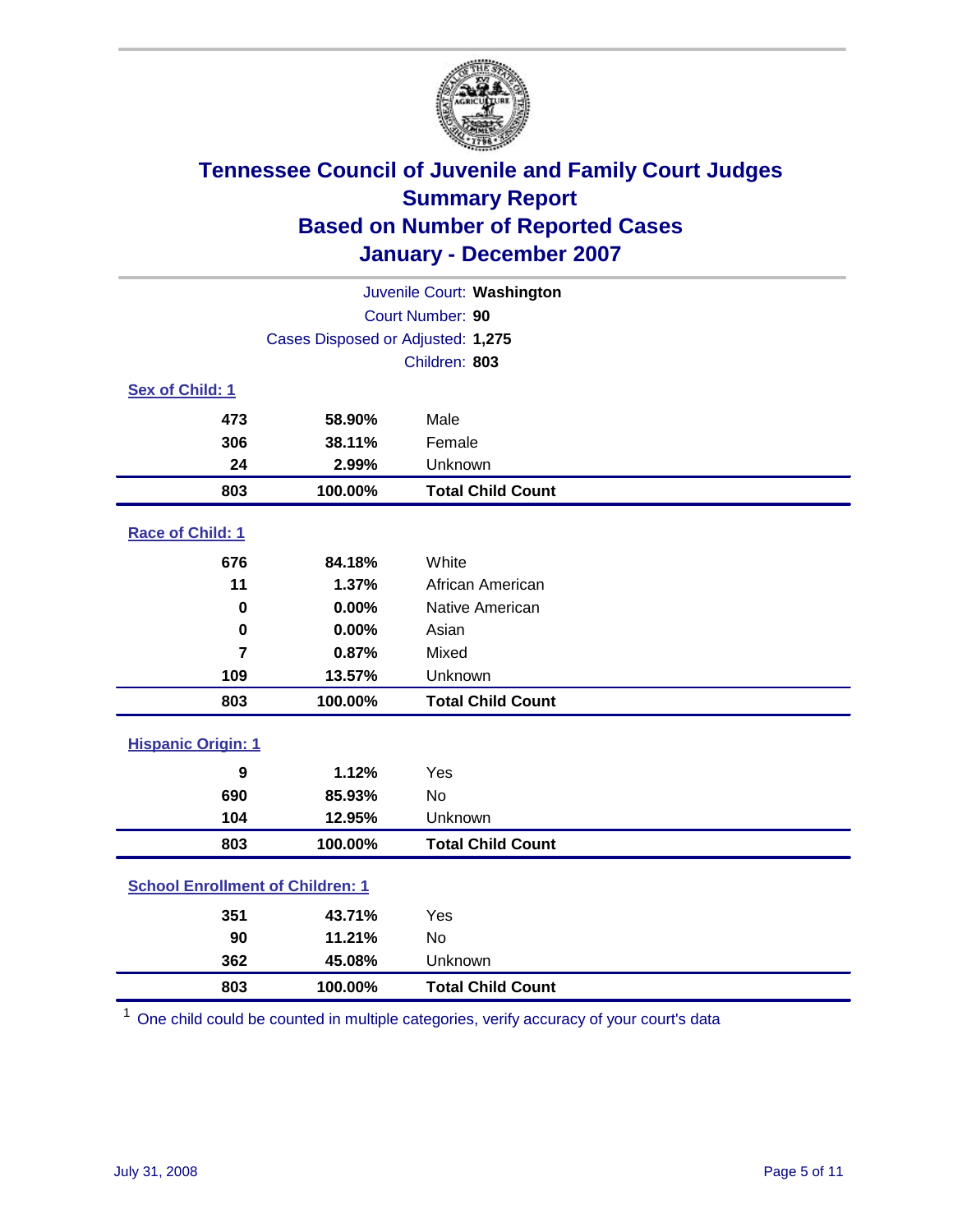

Court Number: **90** Juvenile Court: **Washington** Cases Disposed or Adjusted: **1,275** Children: **803**

#### **Living Arrangement of Child at Time of Referral: 1**

| 803 | 100.00% |                | <b>Total Child Count</b>     |
|-----|---------|----------------|------------------------------|
|     | 21      | 2.62%<br>Other |                              |
| 179 | 22.29%  |                | Unknown                      |
|     | 1       | 0.12%          | Independent                  |
|     | 0       | 0.00%          | In an Institution            |
|     | 3       | $0.37\%$       | In a Residential Center      |
|     | 1       | 0.12%          | In a Group Home              |
|     | 19      | $2.37\%$       | With Foster Family           |
|     | 14      | 1.74%          | <b>With Adoptive Parents</b> |
| 144 | 17.93%  |                | <b>With Relatives</b>        |
|     | 63      | 7.85%          | <b>With Father</b>           |
| 222 | 27.65%  |                | With Mother                  |
|     | 25      | 3.11%          | With Mother and Stepfather   |
|     | 8       | 1.00%          | With Father and Stepmother   |
| 103 | 12.83%  |                | With Both Biological Parents |
|     |         |                |                              |

#### **Type of Detention: 2**

| 1.275 | 100.00%  | <b>Total Detention Count</b> |
|-------|----------|------------------------------|
| 0     | $0.00\%$ | Other                        |
| 1,210 | 94.90%   | Does Not Apply               |
| 0     | $0.00\%$ | <b>Unknown</b>               |
| 0     | 0.00%    | <b>Psychiatric Hospital</b>  |
| 0     | $0.00\%$ | Jail - No Separation         |
| 0     | $0.00\%$ | Jail - Partial Separation    |
| 0     | $0.00\%$ | Jail - Complete Separation   |
| 65    | 5.10%    | Juvenile Detention Facility  |
| 0     | $0.00\%$ | Non-Secure Placement         |
|       |          |                              |

<sup>1</sup> One child could be counted in multiple categories, verify accuracy of your court's data

<sup>2</sup> If different than number of Cases (1275) verify accuracy of your court's data.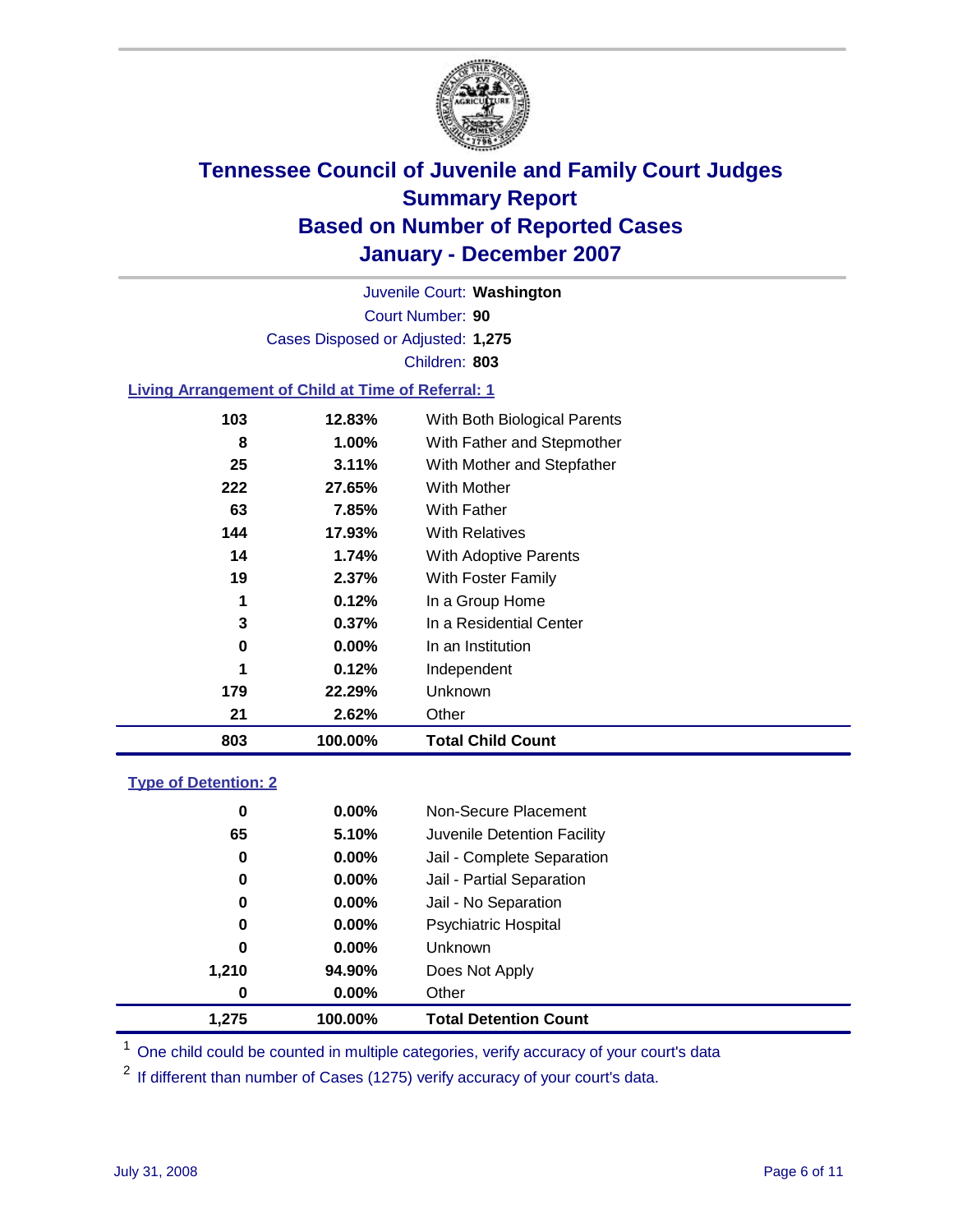

|                                                    | Juvenile Court: Washington        |                                      |  |  |  |  |
|----------------------------------------------------|-----------------------------------|--------------------------------------|--|--|--|--|
|                                                    | Court Number: 90                  |                                      |  |  |  |  |
|                                                    | Cases Disposed or Adjusted: 1,275 |                                      |  |  |  |  |
|                                                    |                                   | Children: 803                        |  |  |  |  |
| <b>Placement After Secure Detention Hearing: 1</b> |                                   |                                      |  |  |  |  |
| 54                                                 | 4.24%                             | Returned to Prior Living Arrangement |  |  |  |  |
| $\mathbf{2}$                                       | 0.16%                             | Juvenile Detention Facility          |  |  |  |  |
| 0                                                  | 0.00%                             | Jail                                 |  |  |  |  |
| 0                                                  | 0.00%                             | Shelter / Group Home                 |  |  |  |  |
| 1                                                  | 0.08%                             | <b>Foster Family Home</b>            |  |  |  |  |
| 0                                                  | 0.00%                             | <b>Psychiatric Hospital</b>          |  |  |  |  |
| 2                                                  | 0.16%                             | Unknown / Not Reported               |  |  |  |  |
| 1,210                                              | Does Not Apply                    |                                      |  |  |  |  |
| 6                                                  | 0.47%<br>Other                    |                                      |  |  |  |  |
| 1,275                                              | 100.00%                           | <b>Total Placement Count</b>         |  |  |  |  |
|                                                    |                                   |                                      |  |  |  |  |
| <b>Intake Actions: 2</b>                           |                                   |                                      |  |  |  |  |
| 685                                                | 46.63%                            | <b>Petition Filed</b>                |  |  |  |  |
| 40                                                 | 2.72%                             | <b>Motion Filed</b>                  |  |  |  |  |
| 138                                                | 9.39%                             | <b>Citation Processed</b>            |  |  |  |  |
| 0                                                  | 0.00%                             | Notification of Paternity Processed  |  |  |  |  |
| 591                                                | 40.23%                            | Scheduling of Judicial Review        |  |  |  |  |
| 0                                                  | 0.00%                             | Scheduling of Administrative Review  |  |  |  |  |
| 0                                                  | 0.00%                             | Scheduling of Foster Care Review     |  |  |  |  |
| 0                                                  | 0.00%                             | Unknown                              |  |  |  |  |
| 0                                                  | 0.00%                             | Does Not Apply                       |  |  |  |  |
| 15                                                 | 1.02%                             | Other                                |  |  |  |  |
| 1,469                                              | 100.00%                           | <b>Total Intake Count</b>            |  |  |  |  |

<sup>1</sup> If different than number of Cases (1275) verify accuracy of your court's data.

<sup>2</sup> If different than number of Referral Reasons (1469), verify accuracy of your court's data.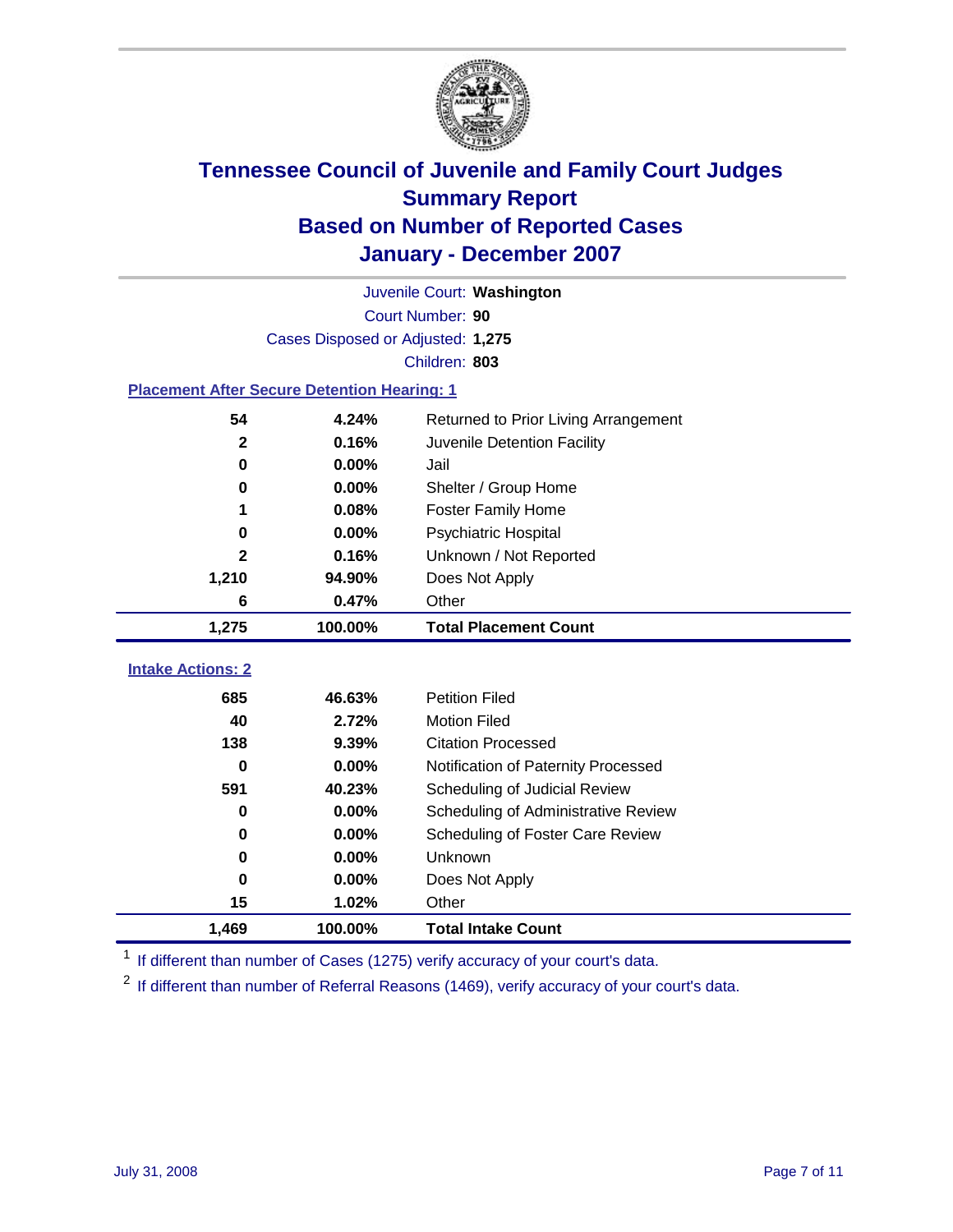

Court Number: **90** Juvenile Court: **Washington** Cases Disposed or Adjusted: **1,275** Children: **803**

### **Last Grade Completed by Child: 1**

| 803      | 100.00% | <b>Total Child Count</b> |
|----------|---------|--------------------------|
| 0        | 0.00%   | Other                    |
| 538      | 67.00%  | Unknown                  |
| $\bf{0}$ | 0.00%   | Never Attended School    |
| 11       | 1.37%   | Graduated                |
| 4        | 0.50%   | <b>GED</b>               |
| 0        | 0.00%   | Non-Graded Special Ed    |
| 0        | 0.00%   | 12th Grade               |
| 26       | 3.24%   | 11th Grade               |
| 29       | 3.61%   | 10th Grade               |
| 45       | 5.60%   | 9th Grade                |
| 42       | 5.23%   | 8th Grade                |
| 16       | 1.99%   | 7th Grade                |
| 4        | 0.50%   | 6th Grade                |
| 4        | 0.50%   | 5th Grade                |
| 0        | 0.00%   | 4th Grade                |
|          | 0.12%   | 3rd Grade                |
| 4        | 0.50%   | 2nd Grade                |
|          | 0.12%   | 1st Grade                |
|          | 0.12%   | Kindergarten             |
| 0        | 0.00%   | Preschool                |
| 77       | 9.59%   | Too Young for School     |

### **Enrolled in Special Education: 1**

| 803<br>100.00% | <b>Total Child Count</b> |
|----------------|--------------------------|
| 725<br>90.29%  | Unknown                  |
| 60<br>7.47%    | No                       |
| 2.24%<br>18    | Yes                      |

<sup>1</sup> One child could be counted in multiple categories, verify accuracy of your court's data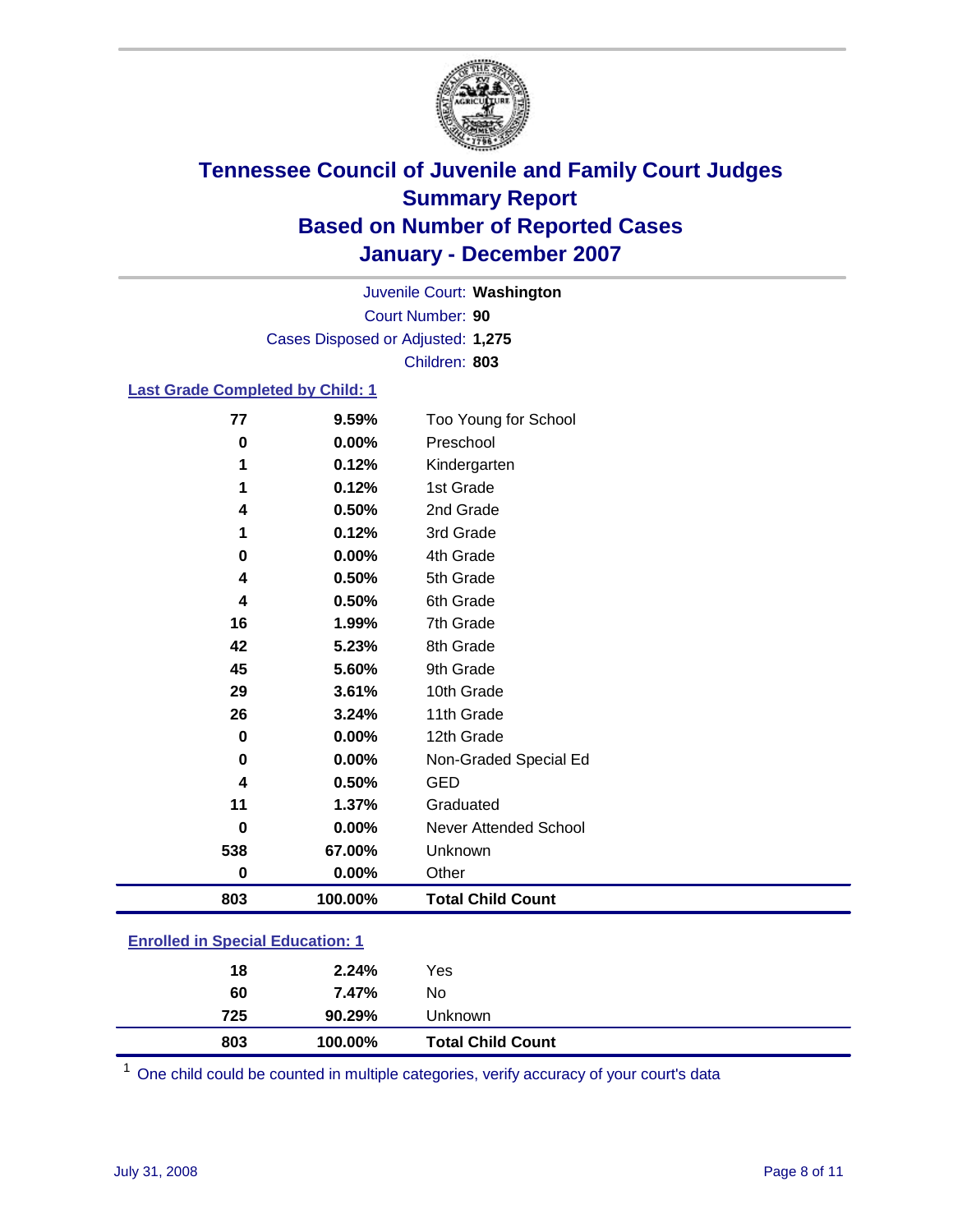

| Juvenile Court: Washington   |                                   |                           |  |
|------------------------------|-----------------------------------|---------------------------|--|
|                              |                                   | Court Number: 90          |  |
|                              | Cases Disposed or Adjusted: 1,275 |                           |  |
|                              |                                   | Children: 803             |  |
| <b>Action Executed By: 1</b> |                                   |                           |  |
| 1,469                        | 100.00%                           | Judge                     |  |
| 0                            | $0.00\%$                          | Referee                   |  |
| 0                            | $0.00\%$                          | <b>YSO</b>                |  |
| 0                            | $0.00\%$                          | Other                     |  |
| 0                            | $0.00\%$                          | Unknown / Not Reported    |  |
| 1,469                        | 100.00%                           | <b>Total Action Count</b> |  |

### **Formal / Informal Actions: 1**

| 303   | 20.63%   | Dismissed                                        |
|-------|----------|--------------------------------------------------|
| 14    | 0.95%    | Retired / Nolle Prosequi                         |
| 153   | 10.42%   | <b>Complaint Substantiated Delinquent</b>        |
| 38    | 2.59%    | <b>Complaint Substantiated Status Offender</b>   |
| 8     | 0.54%    | <b>Complaint Substantiated Dependent/Neglect</b> |
| 0     | $0.00\%$ | <b>Complaint Substantiated Abused</b>            |
| 0     | $0.00\%$ | <b>Complaint Substantiated Mentally III</b>      |
| 49    | 3.34%    | Informal Adjustment                              |
| 136   | 9.26%    | <b>Pretrial Diversion</b>                        |
| 1     | 0.07%    | <b>Transfer to Adult Court Hearing</b>           |
| 0     | $0.00\%$ | Charges Cleared by Transfer to Adult Court       |
| 348   | 23.69%   | Special Proceeding                               |
| 0     | $0.00\%$ | <b>Review Concluded</b>                          |
| 16    | 1.09%    | Case Held Open                                   |
| 403   | 27.43%   | Other                                            |
| 0     | $0.00\%$ | Unknown / Not Reported                           |
| 1,469 | 100.00%  | <b>Total Action Count</b>                        |

<sup>1</sup> If different than number of Referral Reasons (1469), verify accuracy of your court's data.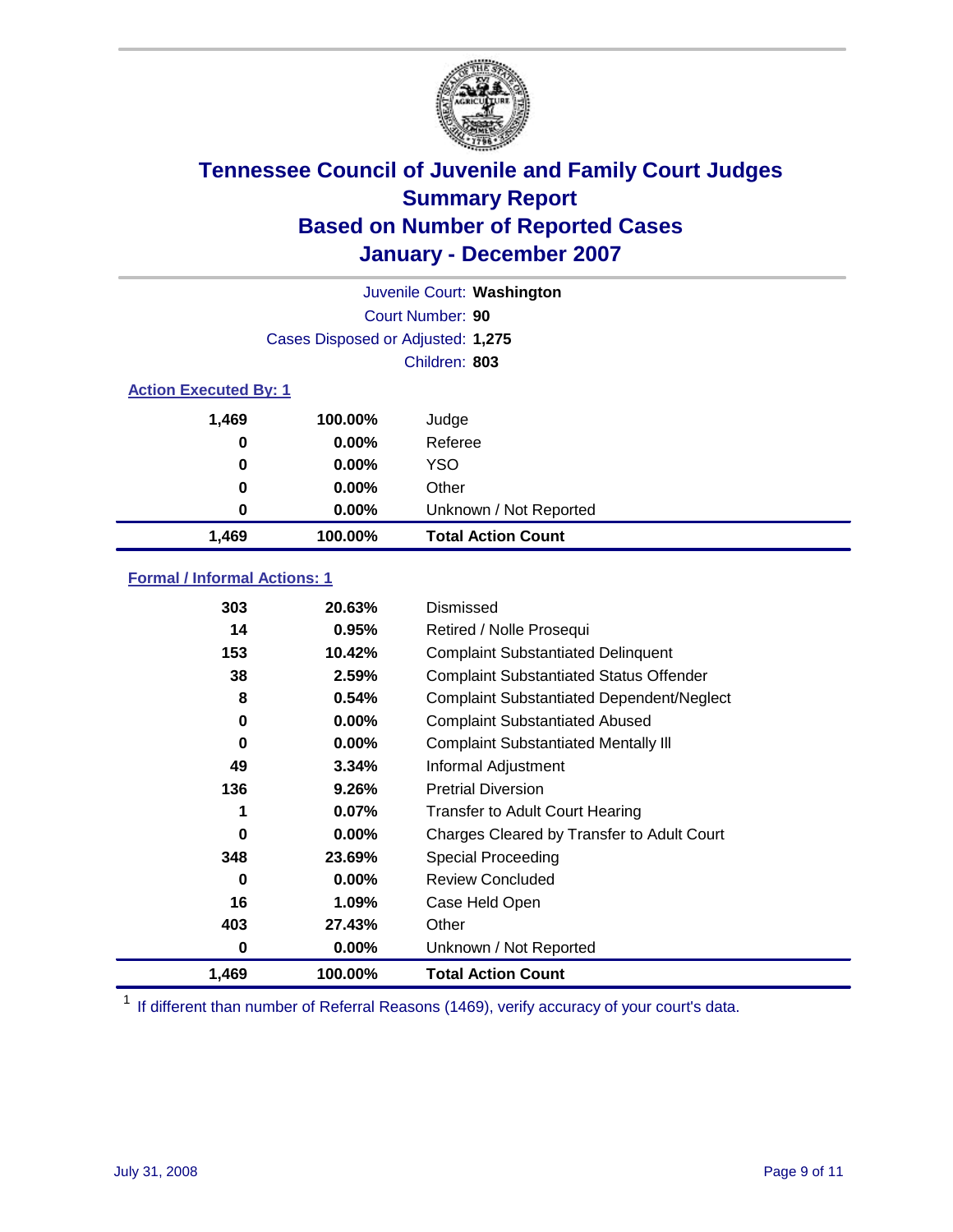

|                       |                                   | Juvenile Court: Washington                            |
|-----------------------|-----------------------------------|-------------------------------------------------------|
|                       |                                   | Court Number: 90                                      |
|                       | Cases Disposed or Adjusted: 1,275 |                                                       |
|                       |                                   | Children: 803                                         |
| <b>Case Outcomes:</b> |                                   | There can be multiple outcomes for one child or case. |
| 306                   | 15.40%                            | <b>Case Dismissed</b>                                 |
| 10                    | 0.50%                             | Case Retired or Nolle Prosequi                        |
| 1                     | 0.05%                             | Warned / Counseled                                    |
| 7                     | 0.35%                             | <b>Held Open For Review</b>                           |
| 119                   | 5.99%                             | Supervision / Probation to Juvenile Court             |
| 0                     | 0.00%                             | <b>Probation to Parents</b>                           |
| 0                     | 0.00%                             | Referral to Another Entity for Supervision / Service  |
| 1                     | 0.05%                             | Referred for Mental Health Counseling                 |
| 71                    | 3.57%                             | Referred for Alcohol and Drug Counseling              |
| 0                     | 0.00%                             | <b>Referred to Alternative School</b>                 |
| 0                     | 0.00%                             | Referred to Private Child Agency                      |
| 77                    | 3.88%                             | Referred to Defensive Driving School                  |
| 0                     | 0.00%                             | Referred to Alcohol Safety School                     |
| 0                     | 0.00%                             | Referred to Juvenile Court Education-Based Program    |
| 2                     | 0.10%                             | Driver's License Held Informally                      |
| 0                     | 0.00%                             | <b>Voluntary Placement with DMHMR</b>                 |
| 0                     | 0.00%                             | <b>Private Mental Health Placement</b>                |
| 0                     | 0.00%                             | <b>Private MR Placement</b>                           |
| 0                     | 0.00%                             | Placement with City/County Agency/Facility            |
| 0                     | 0.00%                             | Placement with Relative / Other Individual            |
| 36                    | 1.81%                             | Fine                                                  |
| 129                   | 6.49%                             | <b>Public Service</b>                                 |
| 19                    | 0.96%                             | Restitution                                           |
| 0                     | 0.00%                             | <b>Runaway Returned</b>                               |
| 22                    | 1.11%                             | No Contact Order                                      |
| 0                     | $0.00\%$                          | Injunction Other than No Contact Order                |
| 1                     | 0.05%                             | <b>House Arrest</b>                                   |
| 0                     | 0.00%                             | <b>Court Defined Curfew</b>                           |
| 25                    | 1.26%                             | Dismissed from Informal Adjustment                    |
| 66                    | 3.32%                             | <b>Dismissed from Pretrial Diversion</b>              |
| 131                   | 6.59%                             | <b>Released from Probation</b>                        |
| 1                     | 0.05%                             | <b>Transferred to Adult Court</b>                     |
| 0                     | 0.00%                             | <b>DMHMR Involuntary Commitment</b>                   |